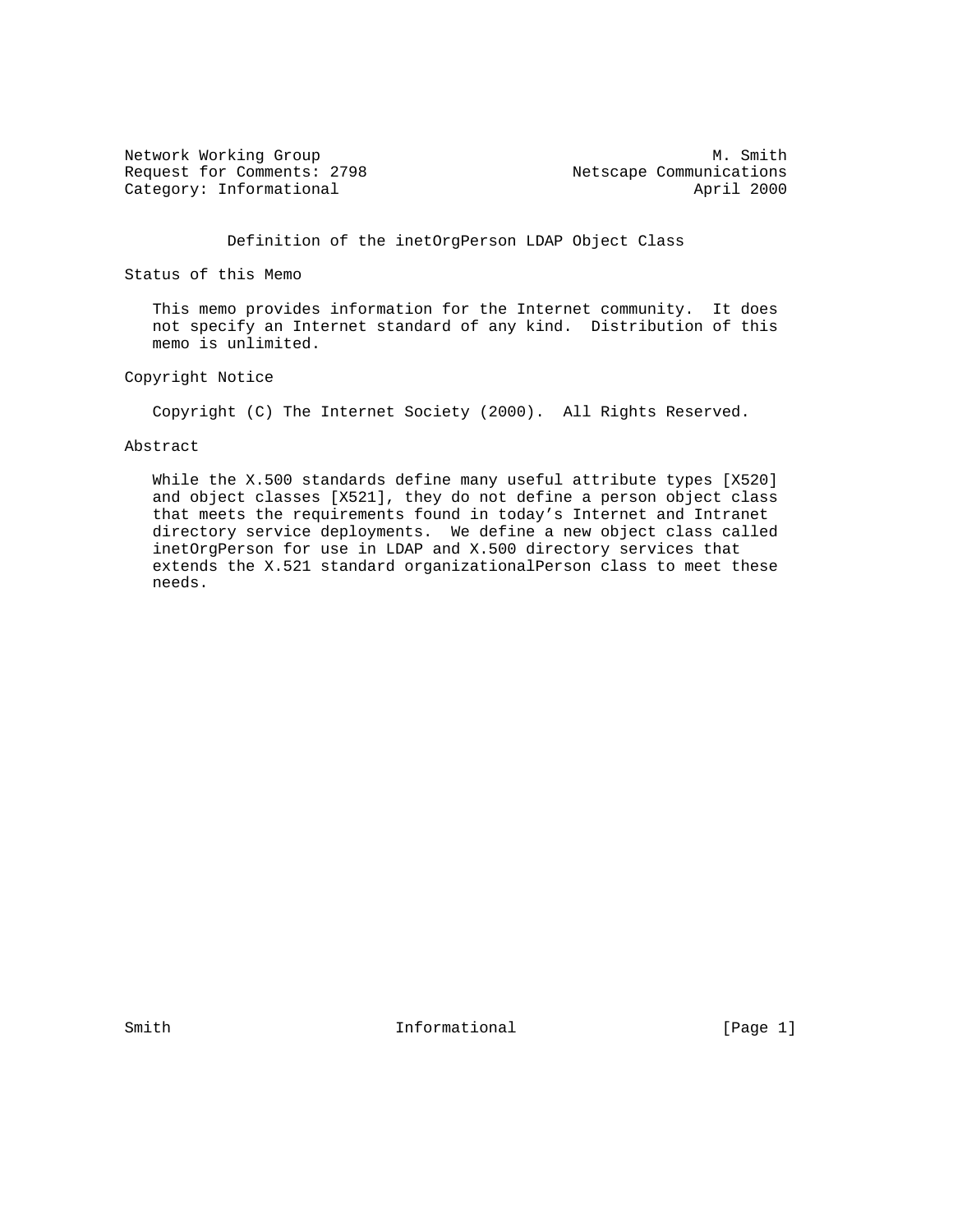# Table of Contents

| $1$ .  |                                                             |
|--------|-------------------------------------------------------------|
| 2.     | New Attribute Types Used in the inetOrgPerson Object Class3 |
| 2.1.   | Vehicle license or registration plate3                      |
| 2.2.   |                                                             |
| 2.3.   |                                                             |
| 2.4.   |                                                             |
| 2.5.   |                                                             |
| 2.6.   |                                                             |
| 2.7.   |                                                             |
| 2.8.   |                                                             |
| 2.9.   |                                                             |
| 3.     |                                                             |
| 4.     |                                                             |
| 5.     |                                                             |
| б.     |                                                             |
| 7.     |                                                             |
| 8.     |                                                             |
| 9.     | Appendix A - inetOrgPerson Schema Summary10                 |
| 9.1.   |                                                             |
| 9.1.1. | New attribute types that are defined in this document.10    |
| 9.1.2. | Attribute types from RFC 225612                             |
| 9.1.3. | Attribute types from RFC 127415                             |
| 9.1.4. | Attribute type from RFC 207916                              |
| 9.2.   |                                                             |
| 9.2.1. | Syntaxes from RFC 225217                                    |
| 9.2.2. | Syntaxes from RFC 225617                                    |
| 9.3.   |                                                             |
| 9.3.1. | Matching rules from RFC 225217                              |
| 9.3.2. | Matching rule from RFC 225618                               |
| 9.3.3. | Additional matching rules from X.52018                      |
| 9.3.4. | Matching rules not defined in any referenced document.19    |
| 10.    |                                                             |

### 1. Background and Intended Usage

 The inetOrgPerson object class is a general purpose object class that holds attributes about people. The attributes it holds were chosen to accommodate information requirements found in typical Internet and Intranet directory service deployments. The inetOrgPerson object class is designed to be used within directory services based on the LDAP [RFC2251] and the X.500 family of protocols, and it should be useful in other contexts as well. There is no requirement for directory services implementors to use the inetOrgPerson object class; it is simply presented as well-documented class that implementors can choose to use if they find it useful.

Smith  $Informational$  [Page 2]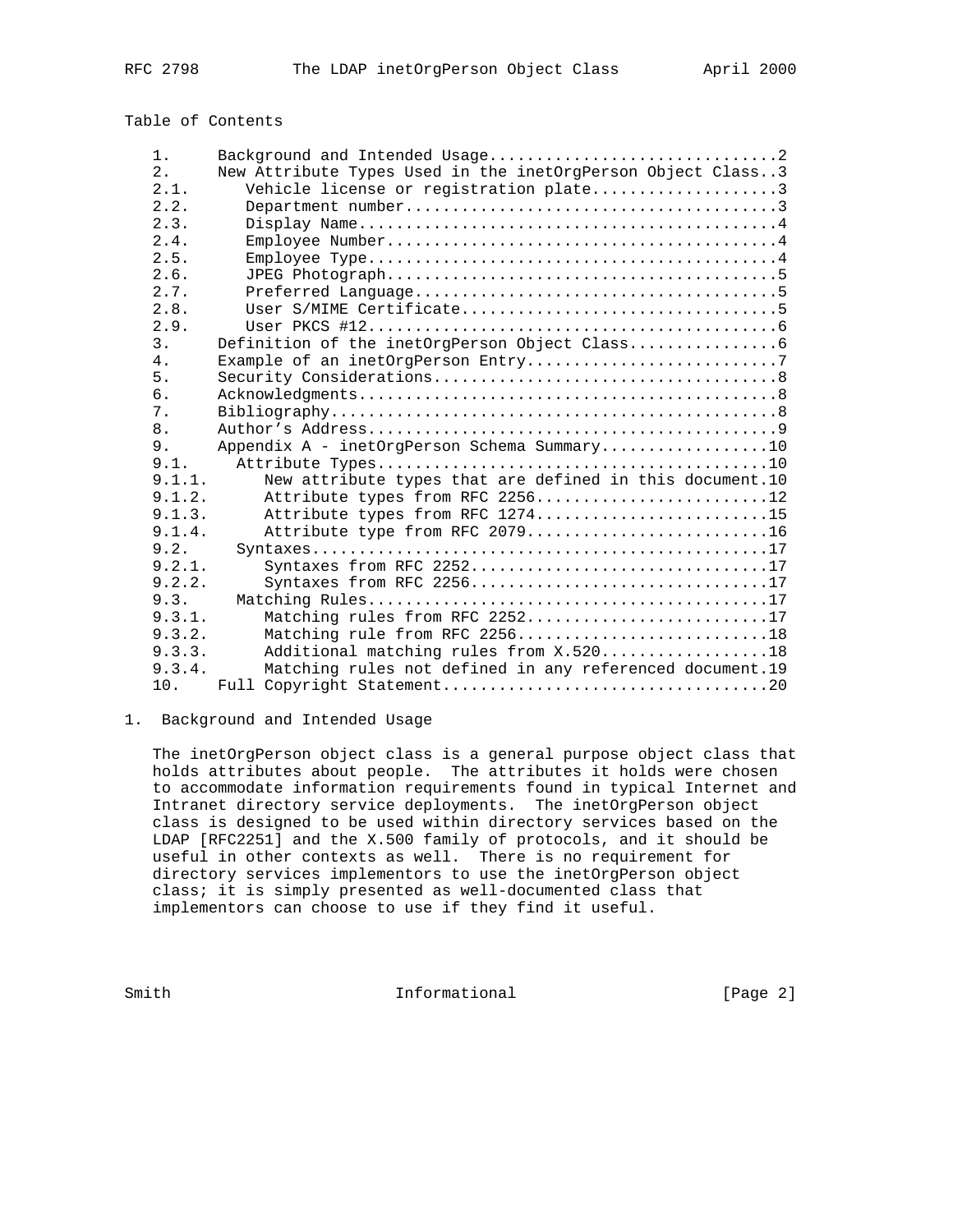The attribute type and object class definitions in this document are written using the BNF form of AttributeTypeDescription and ObjectClassDescription given in [RFC2252]. In some cases lines have been folded for readability.

 Attributes that are referenced but not defined in this document are included in one of the following documents:

The COSINE and Internet X.500 Schema [RFC1274]

 Definition of an X.500 Attribute Type and an Object Class to Hold Uniform Resource Identifiers (URIs) [RFC2079]

 A Summary of the X.500(96) User Schema for use with LDAPv3 [RFC2256]

 See Appendix A for a summary of the attribute types, associated syntaxes, and matching rules used in this document.

2. New Attribute Types Used in the inetOrgPerson Object Class

2.1. Vehicle license or registration plate.

 This multivalued field is used to record the values of the license or registration plate associated with an individual.

 ( 2.16.840.1.113730.3.1.1 NAME 'carLicense' DESC 'vehicle license or registration plate' EQUALITY caseIgnoreMatch SUBSTR caseIgnoreSubstringsMatch SYNTAX 1.3.6.1.4.1.1466.115.121.1.15 )

2.2. Department number

 Code for department to which a person belongs. This can also be strictly numeric (e.g., 1234) or alphanumeric (e.g., ABC/123).

 ( 2.16.840.1.113730.3.1.2 NAME 'departmentNumber' DESC 'identifies a department within an organization' EQUALITY caseIgnoreMatch SUBSTR caseIgnoreSubstringsMatch SYNTAX 1.3.6.1.4.1.1466.115.121.1.15 )

Smith  $Informational$  [Page 3]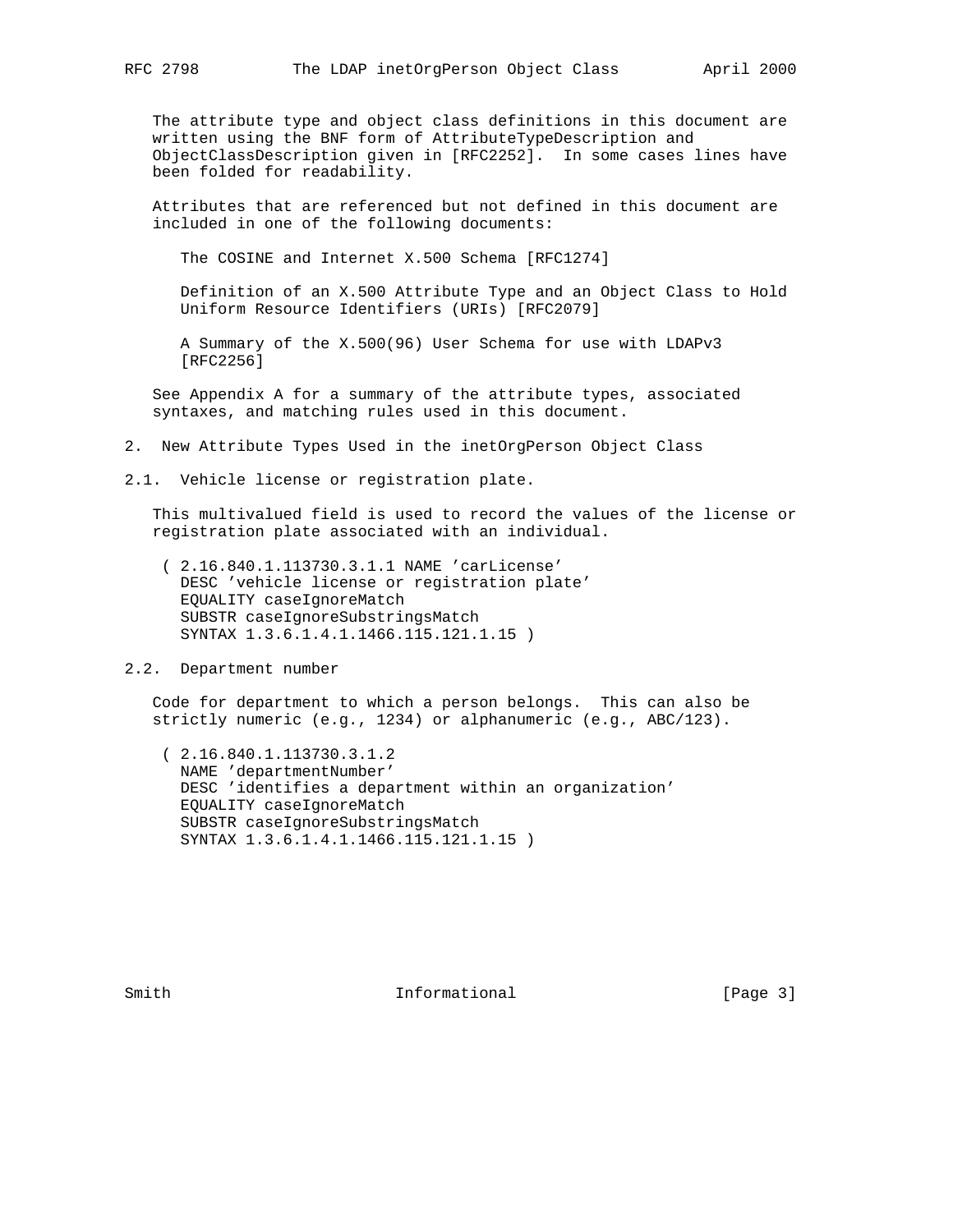#### 2.3. Display Name

 When displaying an entry, especially within a one-line summary list, it is useful to be able to identify a name to be used. Since other attribute types such as 'cn' are multivalued, an additional attribute type is needed. Display name is defined for this purpose.

 ( 2.16.840.1.113730.3.1.241 NAME 'displayName' DESC 'preferred name of a person to be used when displaying entries' EQUALITY caseIgnoreMatch SUBSTR caseIgnoreSubstringsMatch SYNTAX 1.3.6.1.4.1.1466.115.121.1.15 SINGLE-VALUE )

### 2.4. Employee Number

 Numeric or alphanumeric identifier assigned to a person, typically based on order of hire or association with an organization. Single valued.

 ( 2.16.840.1.113730.3.1.3 NAME 'employeeNumber' DESC 'numerically identifies an employee within an organization' EQUALITY caseIgnoreMatch SUBSTR caseIgnoreSubstringsMatch SYNTAX 1.3.6.1.4.1.1466.115.121.1.15 SINGLE-VALUE )

# 2.5. Employee Type

 Used to identify the employer to employee relationship. Typical values used will be "Contractor", "Employee", "Intern", "Temp", "External", and "Unknown" but any value may be used.

 ( 2.16.840.1.113730.3.1.4 NAME 'employeeType' DESC 'type of employment for a person' EQUALITY caseIgnoreMatch SUBSTR caseIgnoreSubstringsMatch SYNTAX 1.3.6.1.4.1.1466.115.121.1.15 )

Smith  $Informational$  [Page 4]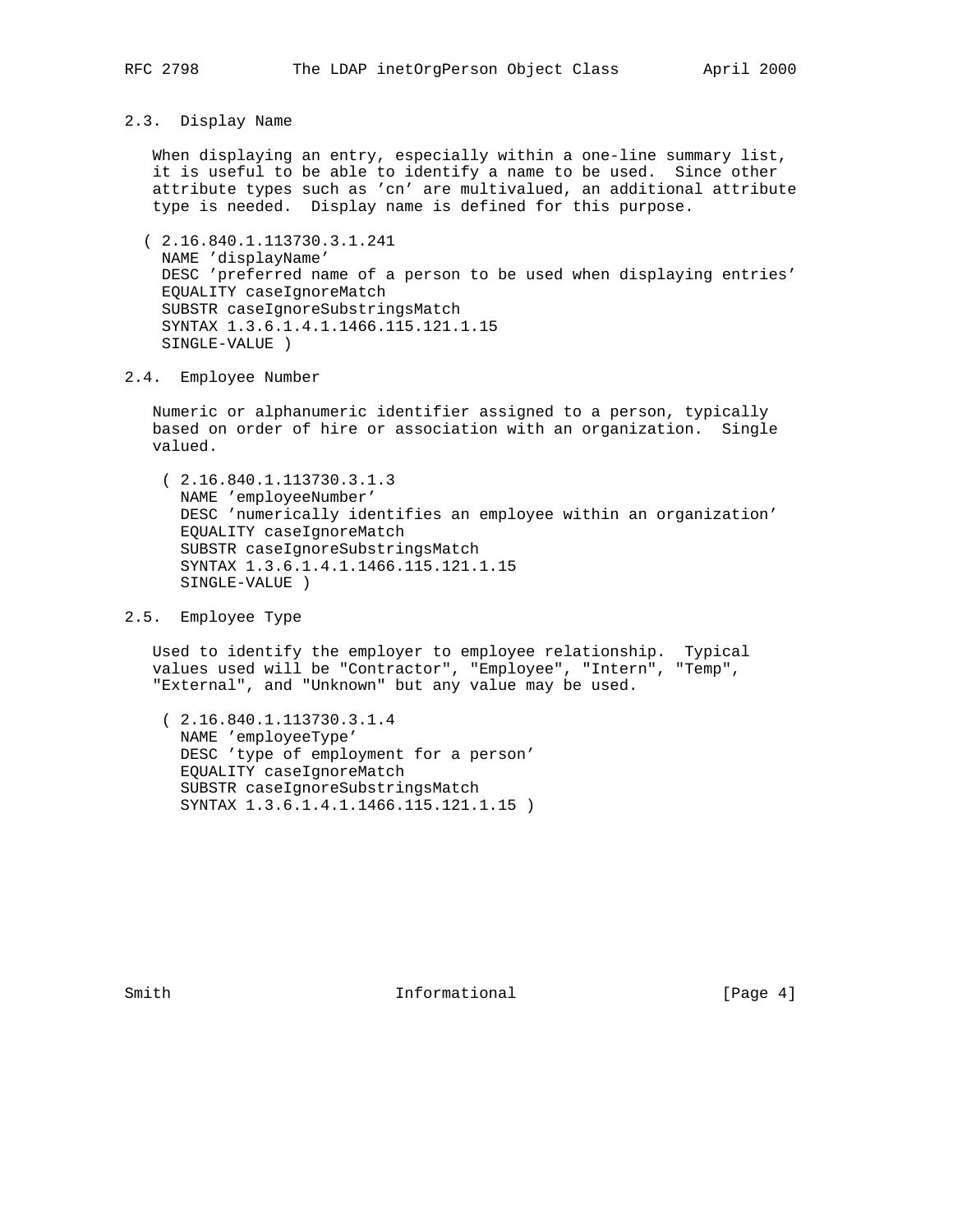#### 2.6. JPEG Photograph

 Used to store one or more images of a person using the JPEG File Interchange Format [JFIF].

 ( 0.9.2342.19200300.100.1.60 NAME 'jpegPhoto' DESC 'a JPEG image' SYNTAX 1.3.6.1.4.1.1466.115.121.1.28 )

 Note that the jpegPhoto attribute type was defined for use in the Internet X.500 pilots but no referencable definition for it could be located.

### 2.7. Preferred Language

 Used to indicate an individual's preferred written or spoken language. This is useful for international correspondence or human computer interaction. Values for this attribute type MUST conform to the definition of the Accept-Language header field defined in [RFC2068] with one exception: the sequence "Accept-Language" ":" should be omitted. This is a single valued attribute type.

```
 ( 2.16.840.1.113730.3.1.39
   NAME 'preferredLanguage'
    DESC 'preferred written or spoken language for a person'
    EQUALITY caseIgnoreMatch
    SUBSTR caseIgnoreSubstringsMatch
   SYNTAX 1.3.6.1.4.1.1466.115.121.1.15
   SINGLE-VALUE )
\lambda
```
#### 2.8. User S/MIME Certificate

 A PKCS#7 [RFC2315] SignedData, where the content that is signed is ignored by consumers of userSMIMECertificate values. It is recommended that values have a 'contentType' of data with an absent 'content' field. Values of this attribute contain a person's entire certificate chain and an smimeCapabilities field [RFC2633] that at a minimum describes their SMIME algorithm capabilities. Values for this attribute are to be stored and requested in binary form, as 'userSMIMECertificate;binary'. If available, this attribute is preferred over the userCertificate attribute for S/MIME applications.

 ( 2.16.840.1.113730.3.1.40 NAME 'userSMIMECertificate' DESC 'PKCS#7 SignedData used to support S/MIME' SYNTAX 1.3.6.1.4.1.1466.115.121.1.5 )

Smith  $Informational$  [Page 5]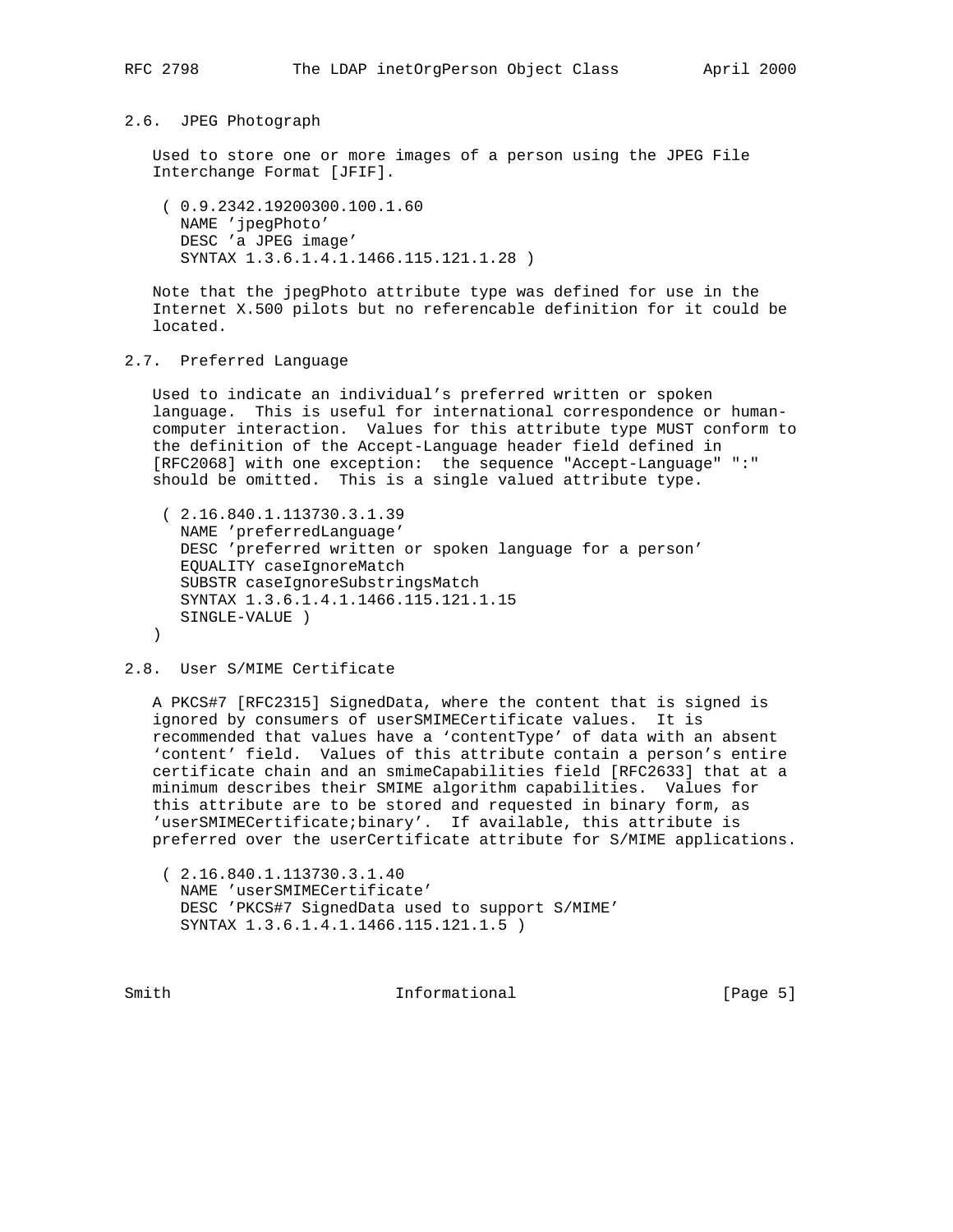# 2.9. User PKCS #12

 PKCS #12 [PKCS12] provides a format for exchange of personal identity information. When such information is stored in a directory service, the userPKCS12 attribute should be used. This attribute is to be stored and requested in binary form, as 'userPKCS12;binary'. The attribute values are PFX PDUs stored as binary data.

- ( 2.16.840.1.113730.3.1.216 NAME 'userPKCS12' DESC 'PKCS #12 PFX PDU for exchange of personal identity information' SYNTAX 1.3.6.1.4.1.1466.115.121.1.5 )
- 3. Definition of the inetOrgPerson Object Class

 The inetOrgPerson represents people who are associated with an organization in some way. It is a structural class and is derived from the organizationalPerson class which is defined in X.521 [X521].

#### ( 2.16.840.1.113730.3.2.2

```
 NAME 'inetOrgPerson'
    SUP organizationalPerson
    STRUCTURAL
    MAY (
         audio $ businessCategory $ carLicense $ departmentNumber $
         displayName $ employeeNumber $ employeeType $ givenName $
         homePhone $ homePostalAddress $ initials $ jpegPhoto $
         labeledURI $ mail $ manager $ mobile $ o $ pager $
         photo $ roomNumber $ secretary $ uid $ userCertificate $
         x500uniqueIdentifier $ preferredLanguage $
         userSMIMECertificate $ userPKCS12
    )
\left( \right)
```
 For reference, we list the following additional attribute types that are part of the inetOrgPerson object class. These attribute types are inherited from organizationalPerson (which in turn is derived from the person object class):

Smith  $Informational$  [Page 6]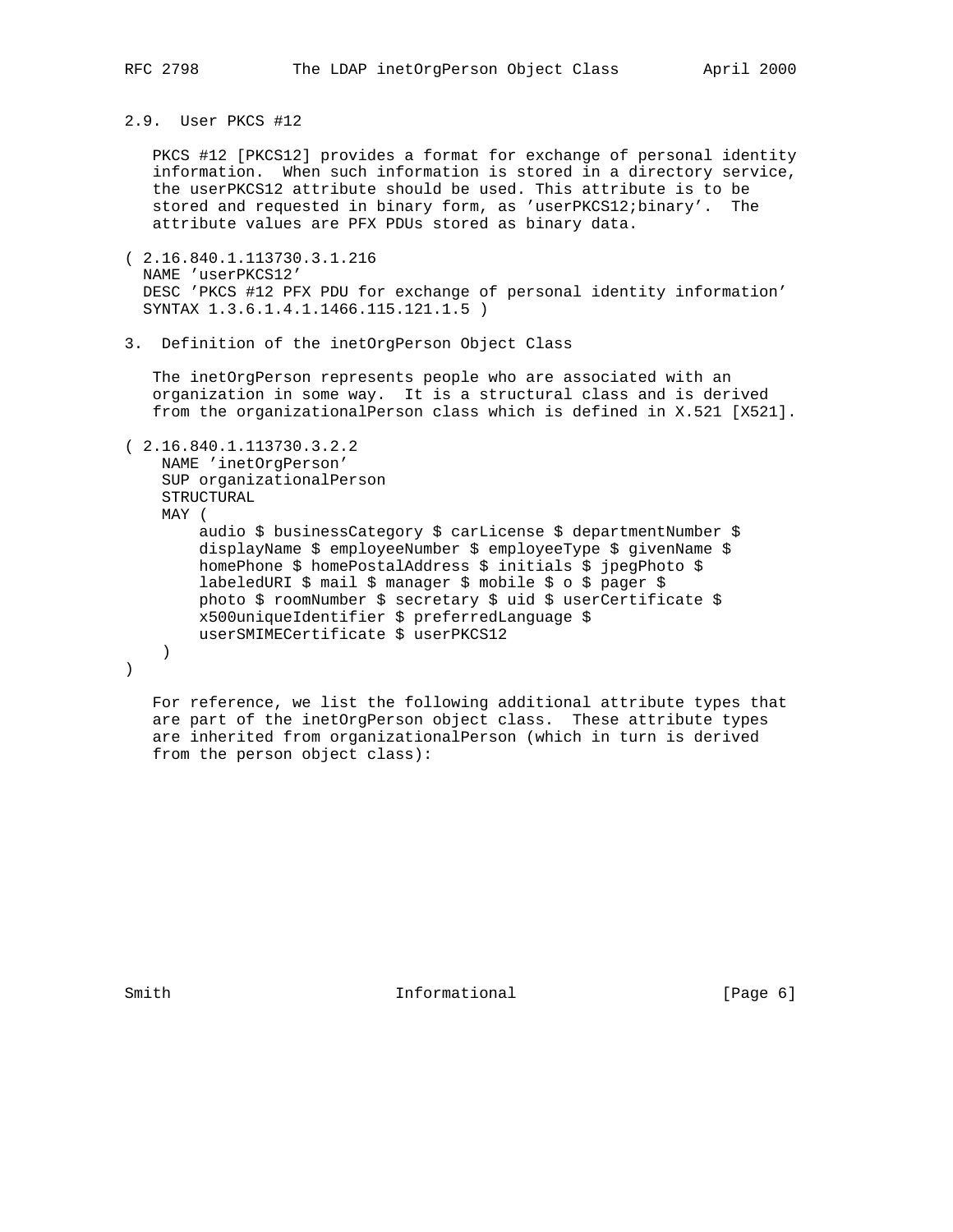```
 MUST (
        cn $ objectClass $ sn
    \left( \right) MAY (
         description $ destinationIndicator $ facsimileTelephoneNumber $
         internationaliSDNNumber $ l $ ou $ physicalDeliveryOfficeName $
         postalAddress $ postalCode $ postOfficeBox $
         preferredDeliveryMethod $ registeredAddress $ seeAlso $
         st $ street $ telephoneNumber $ teletexTerminalIdentifier $
         telexNumber $ title $ userPassword $ x121Address
     )
4. Example of an inetOrgPerson Entry
    The following example is expressed using the LDIF notation defined in
    [LDIF].
    version: 1
    dn: cn=Barbara Jensen,ou=Product Development,dc=siroe,dc=com
    objectClass: top
    objectClass: person
    objectClass: organizationalPerson
    objectClass: inetOrgPerson
   cn: Barbara Jensen
    cn: Babs Jensen
    displayName: Babs Jensen
    sn: Jensen
    givenName: Barbara
    initials: BJJ
    title: manager, product development
   uid: bjensen
   mail: bjensen@siroe.com
    telephoneNumber: +1 408 555 1862
    facsimileTelephoneNumber: +1 408 555 1992
   mobile: +1 408 555 1941
   roomNumber: 0209
    carLicense: 6ABC246
    o: Siroe
    ou: Product Development
    departmentNumber: 2604
    employeeNumber: 42
    employeeType: full time
   preferredLanguage: fr, en-gb;q=0.8, en;q=0.7
    labeledURI: http://www.siroe.com/users/bjensen My Home Page
```
Smith  $Informational$  [Page 7]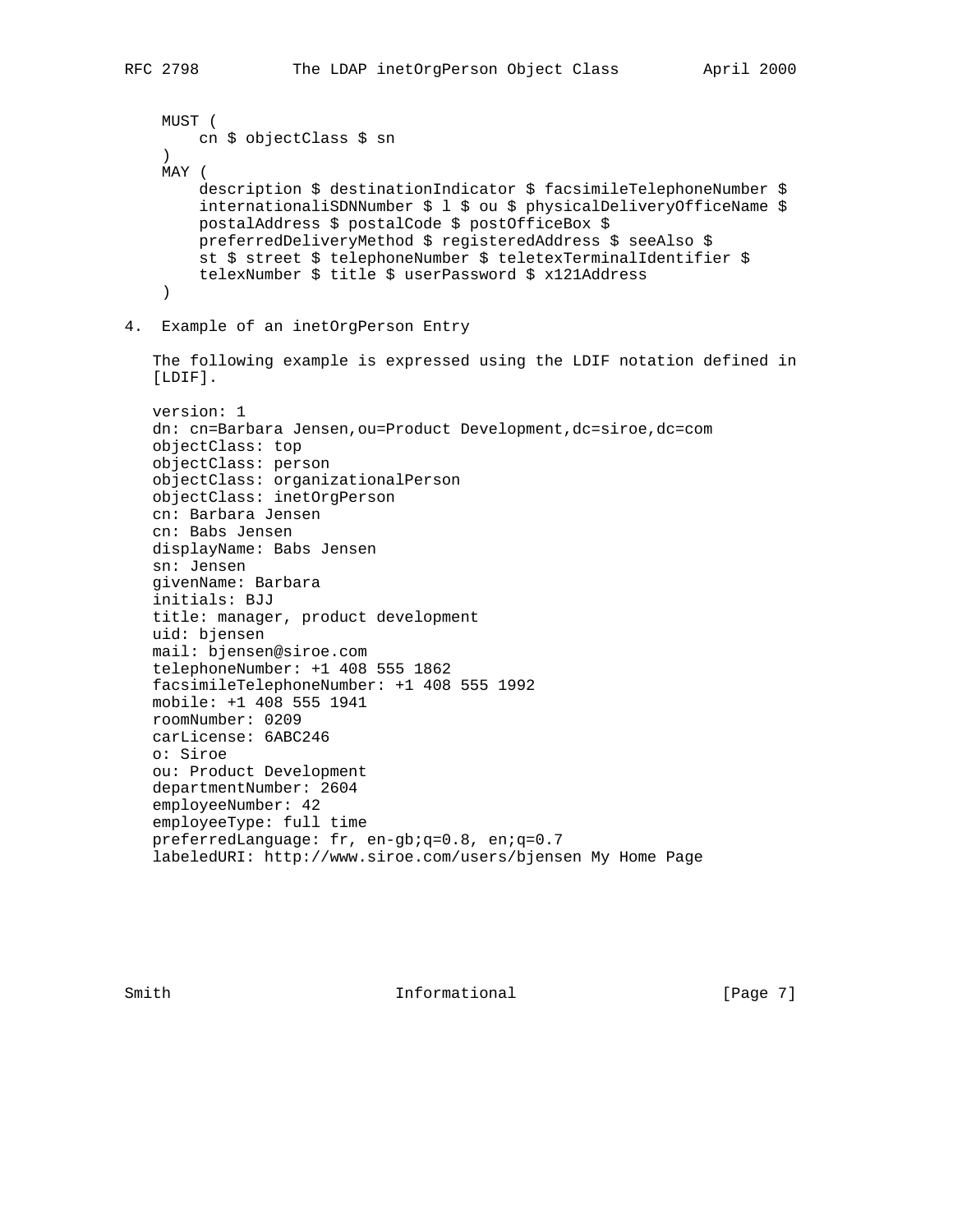#### 5. Security Considerations

 Attributes of directory entries are used to provide descriptive information about the real-world objects they represent, which can be people, organizations or devices. Most countries have privacy laws regarding the publication of information about people.

 Transfer of cleartext passwords are strongly discouraged where the underlying transport service cannot guarantee confidentiality and may result in disclosure of the password to unauthorized parties.

6. Acknowledgments

 The Netscape Directory Server team created the inetOrgPerson object class based on experience and customer requirements. Anil Bhavnani and John Kristian in particular deserve credit for all of the early design work.

 Many members of the Internet community, in particular those in the IETF ASID and LDAPEXT groups, also contributed to the design of this object class.

- 7. Bibliography
	- [JFIF] E. Hamilton, "JPEG File Interchange Format (Version 1.02)", C-Cube Microsystems, Milpitas, CA, September 1, 1992.
	- [LDIF] G. Good, "The LDAP Data Interchange Format (LDIF) Technical Specification", Work in Progress.
	- [PKCS12] "PKCS #12: Personal Information Exchange Standard", Version 1.0 Draft, 30 April 1997.
	- [RFC1274] Barker, P. and S. Kille, "The COSINE and Internet X.500 Schema", RFC 1274, November 1991.
	- [RFC1847] Galvin, J., Murphy, S., Crocker, S. and N. Freed, "Security Multiparts for MIME: Multipart/Signed and Multipart/Encrypted", RFC 1847, October 1995.
	- [RFC2068] Fielding, R., Gettys, J., Mogul, J., Frystyk, H. and T. Berners-Lee, "Hypertext Transfer Protocol -- HTTP/1.1", RFC 2068, January 1997.
	- [RFC2079] Smith, M., "Definition of an X.500 Attribute Type and an Object Class to Hold Uniform Resource Identifiers (URIs)", RFC 2079, January 1997.

Smith  $Informational$  [Page 8]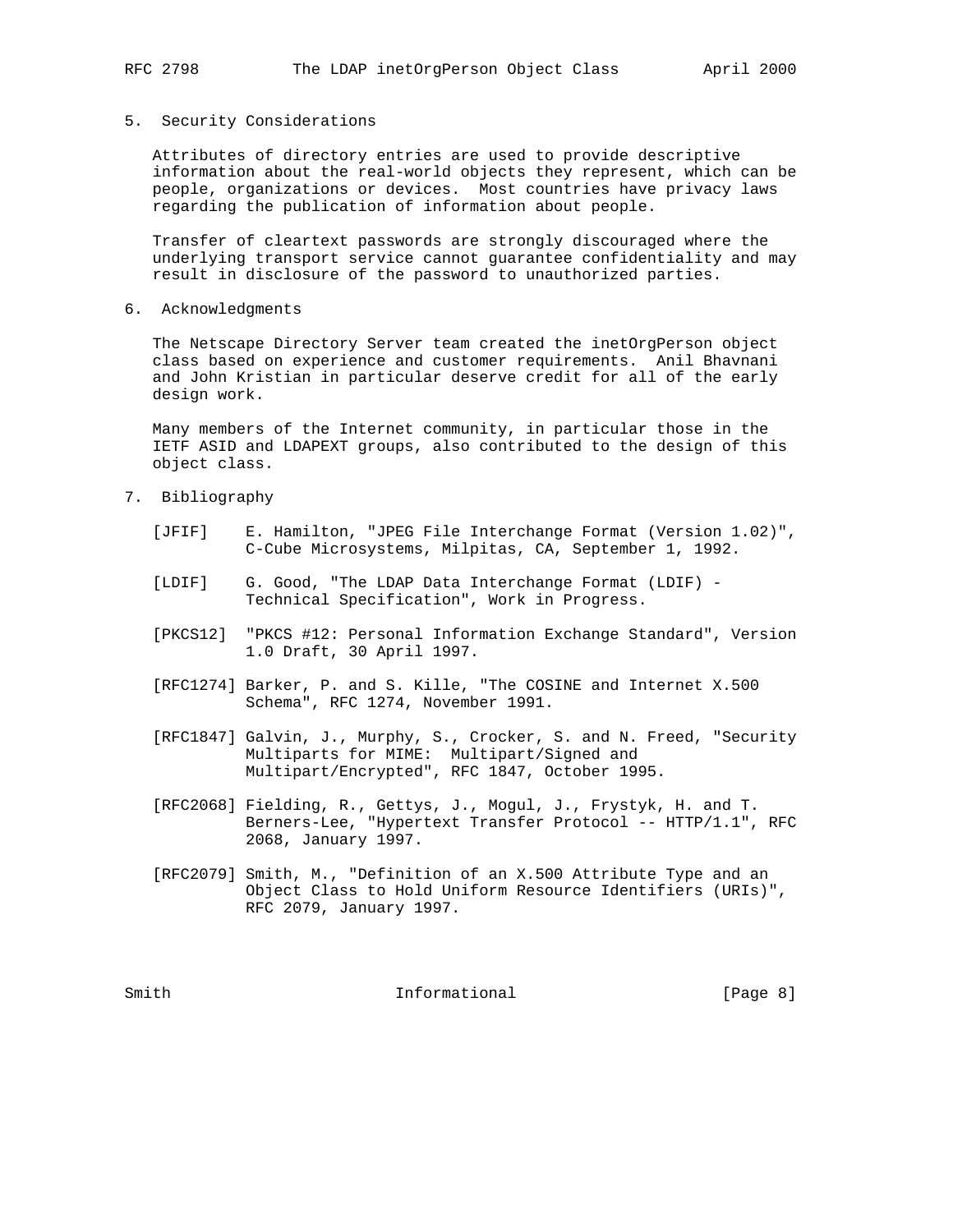- [RFC2251] Wahl, M., Howes, T. and S. Kille, "Lightweight Directory Access Protocol (v3)", RFC 2251, December 1997.
- [RFC2252] Wahl, M., Coulbeck, A., Howes, T., Kille, S., Yeong, W. and C. Robbins, "Lightweight Directory Access Protocol (v3): Attribute Syntax Definitions", RFC 2252, December 1997.
- [RFC2256] Wahl, M., "A Summary of the X.500(96) User Schema for use with LDAPv3", RFC 2256, December 1997.
- [RFC2315] Kaliski, B., "PKCS #7: Cryptographic Message Syntax Version 1.5", RFC 2315, March 1998.
- [RFC2633] Ramsdell, B., "S/MIME Version 3 Message Specification", RFC 2633, June 1999.
- [X520] ITU-T Rec. X.520, "The Directory: Selected Attribute Types", 1996.
- [X521] ITU-T Rec. X.521, "The Directory: Selected Object Classes", 1996.
- 8. Author's Address

 Mark Smith Netscape Communications Corp. 501 E. Middlefield Rd., Mailstop MV068 Mountain View, CA 94043, USA

 Phone: +1 650 937-3477 EMail: mcs@netscape.com

Smith  $Informational$  [Page 9]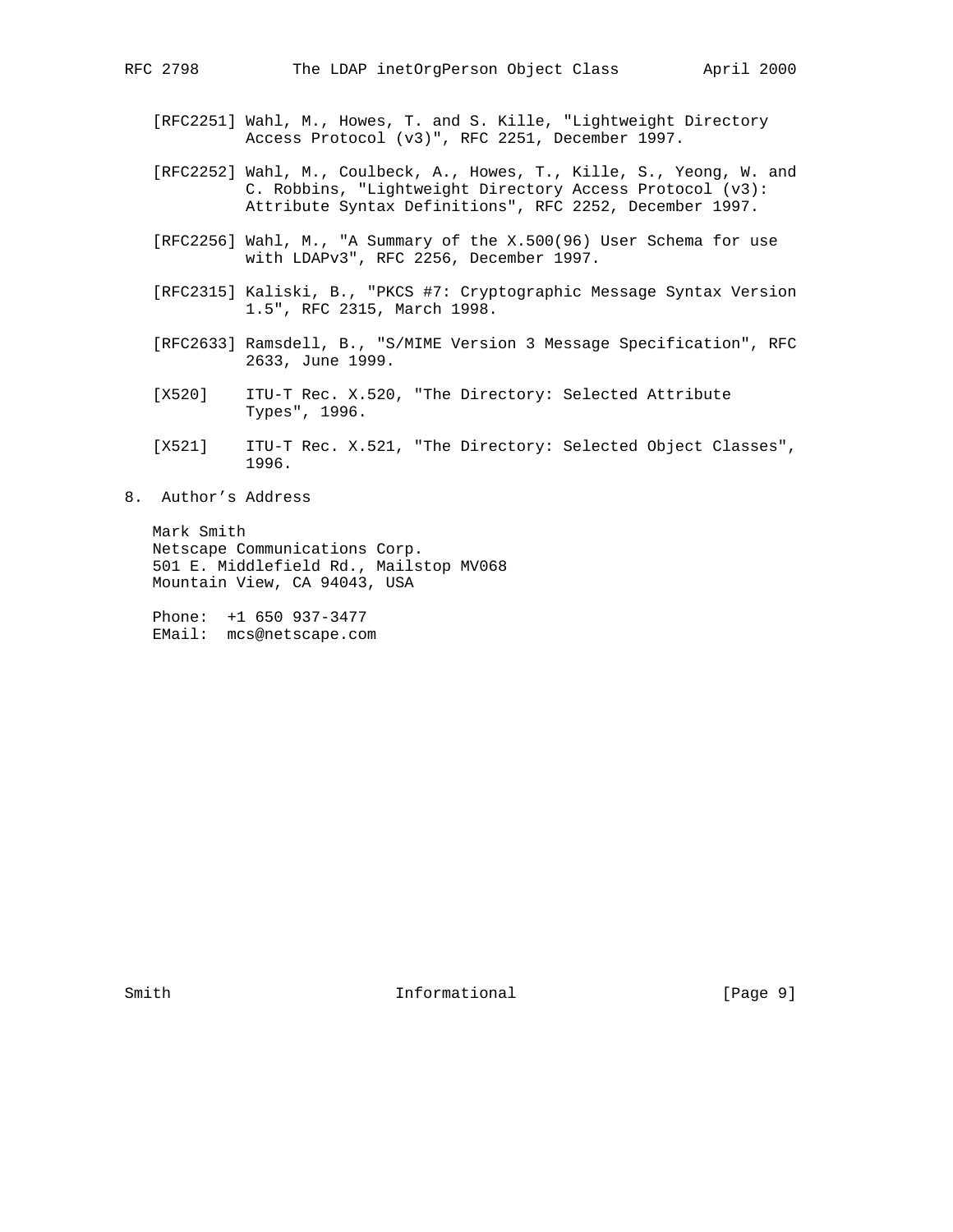9. Appendix A - inetOrgPerson Schema Summary

 This appendix provides definitions of all the attribute types included in the inetOrgPerson object class along with their associated syntaxes and matching rules.

### 9.1. Attribute Types

9.1.1. New attribute types that are defined in this document

- ( 2.16.840.1.113730.3.1.1 NAME 'carLicense' DESC 'vehicle license or registration plate' EQUALITY caseIgnoreMatch SUBSTR caseIgnoreSubstringsMatch SYNTAX 1.3.6.1.4.1.1466.115.121.1.15 )
- ( 2.16.840.1.113730.3.1.2 NAME 'departmentNumber' DESC 'identifies a department within an organization' EQUALITY caseIgnoreMatch SUBSTR caseIgnoreSubstringsMatch SYNTAX 1.3.6.1.4.1.1466.115.121.1.15 )
- ( 2.16.840.1.113730.3.1.241 NAME 'displayName' DESC 'preferred name of a person to be used when displaying entries' EQUALITY caseIgnoreMatch SUBSTR caseIgnoreSubstringsMatch SYNTAX 1.3.6.1.4.1.1466.115.121.1.15 SINGLE-VALUE )
- ( 2.16.840.1.113730.3.1.3 NAME 'employeeNumber' DESC 'numerically identifies an employee within an organization' EQUALITY caseIgnoreMatch SUBSTR caseIgnoreSubstringsMatch SYNTAX 1.3.6.1.4.1.1466.115.121.1.15 SINGLE-VALUE )
- ( 2.16.840.1.113730.3.1.4 NAME 'employeeType' DESC 'type of employment for a person' EQUALITY caseIgnoreMatch SUBSTR caseIgnoreSubstringsMatch SYNTAX 1.3.6.1.4.1.1466.115.121.1.15 )

Smith **Informational** [Page 10]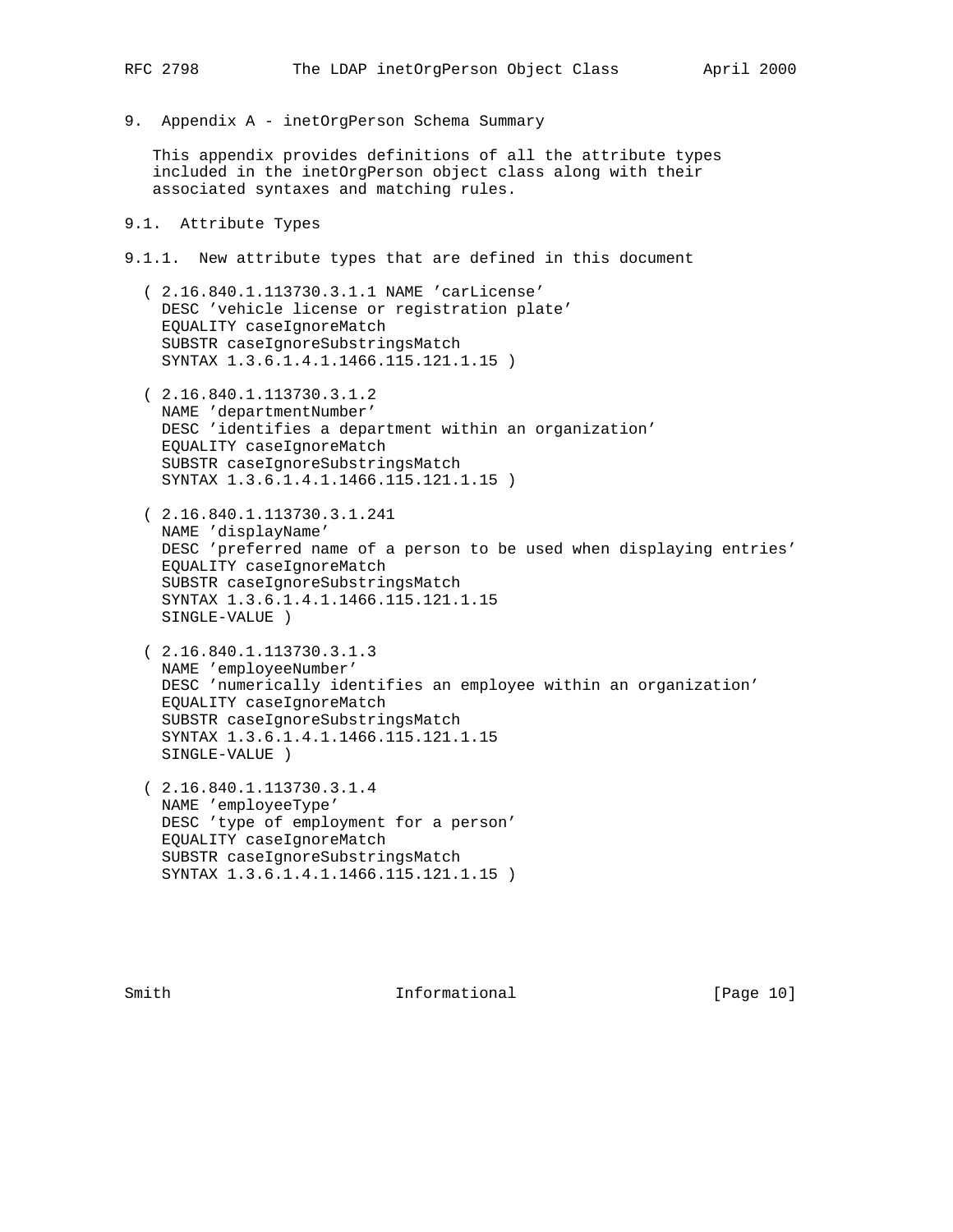( 0.9.2342.19200300.100.1.60 NAME 'jpegPhoto' DESC 'a JPEG image' SYNTAX 1.3.6.1.4.1.1466.115.121.1.28 ) Note: The jpegPhoto attribute type was defined for use in the Internet X.500 pilots but no referencable definition for it could be located. ( 2.16.840.1.113730.3.1.39 NAME 'preferredLanguage' DESC 'preferred written or spoken language for a person' EQUALITY caseIgnoreMatch SUBSTR caseIgnoreSubstringsMatch SYNTAX 1.3.6.1.4.1.1466.115.121.1.15 SINGLE-VALUE ) ( 2.16.840.1.113730.3.1.40 NAME 'userSMIMECertificate' DESC 'signed message used to support S/MIME' SYNTAX 1.3.6.1.4.1.1466.115.121.1.5 ) ( 2.16.840.1.113730.3.1.216 NAME 'userPKCS12' DESC 'PKCS #12 PFX PDU for exchange of personal identity information' SYNTAX 1.3.6.1.4.1.1466.115.121.1.5 ) 9.1.2. Attribute types from RFC 2256 Note that the original definitions of these types can be found in X.520. ( 2.5.4.15 NAME 'businessCategory' EQUALITY caseIgnoreMatch SUBSTR caseIgnoreSubstringsMatch SYNTAX 1.3.6.1.4.1.1466.115.121.1.15{128} )  $(2.5.4.3)$  NAME 'cn' SUP name )  $(2.5.4.13)$  NAME 'description' EQUALITY caseIgnoreMatch SUBSTR caseIgnoreSubstringsMatch SYNTAX 1.3.6.1.4.1.1466.115.121.1.15{1024} )

Smith  $Informational$  [Page 11]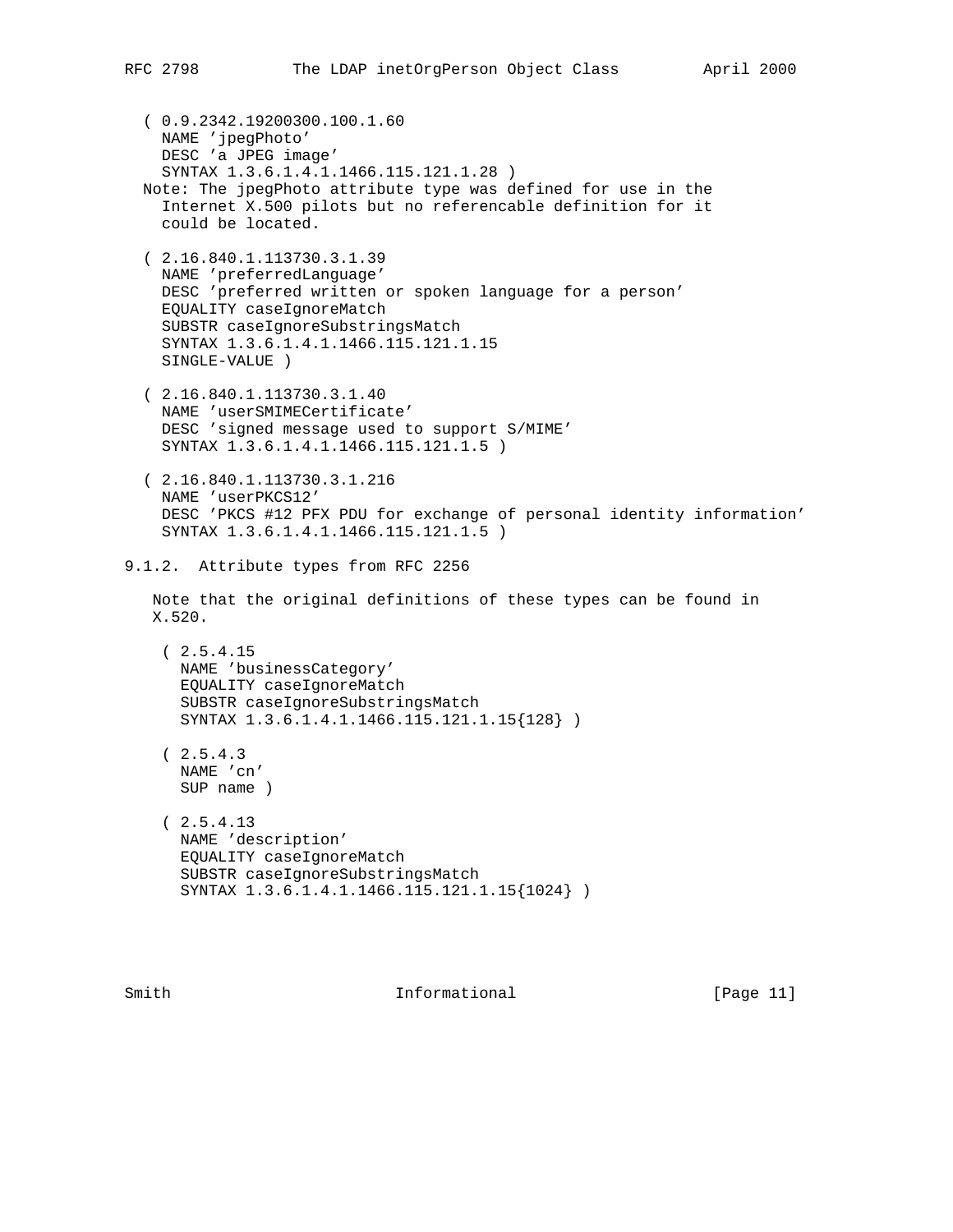$(2.5.4.27)$  NAME 'destinationIndicator' EQUALITY caseIgnoreMatch SUBSTR caseIgnoreSubstringsMatch SYNTAX 1.3.6.1.4.1.1466.115.121.1.44{128} )  $(2.5.4.23)$  NAME 'facsimileTelephoneNumber' SYNTAX 1.3.6.1.4.1.1466.115.121.1.22 )  $(2.5.4.42)$  NAME 'givenName' SUP name )  $(2.5.4.43)$  NAME 'initials' SUP name )  $(2.5.4.25)$  NAME 'internationaliSDNNumber' EQUALITY numericStringMatch SUBSTR numericStringSubstringsMatch SYNTAX 1.3.6.1.4.1.1466.115.121.1.36{16} )  $(2.5.4.7)$  NAME 'l' SUP name )  $(2.5.4.0$  NAME 'objectClass' EQUALITY objectIdentifierMatch SYNTAX 1.3.6.1.4.1.1466.115.121.1.38 )  $(2.5.4.10$  NAME 'o' SUP name ) ( 2.5.4.11 NAME 'ou' SUP name )  $(2.5.4.19$  NAME 'physicalDeliveryOfficeName' EQUALITY caseIgnoreMatch SUBSTR caseIgnoreSubstringsMatch SYNTAX 1.3.6.1.4.1.1466.115.121.1.15{128} )

Smith **Informational Informational** [Page 12]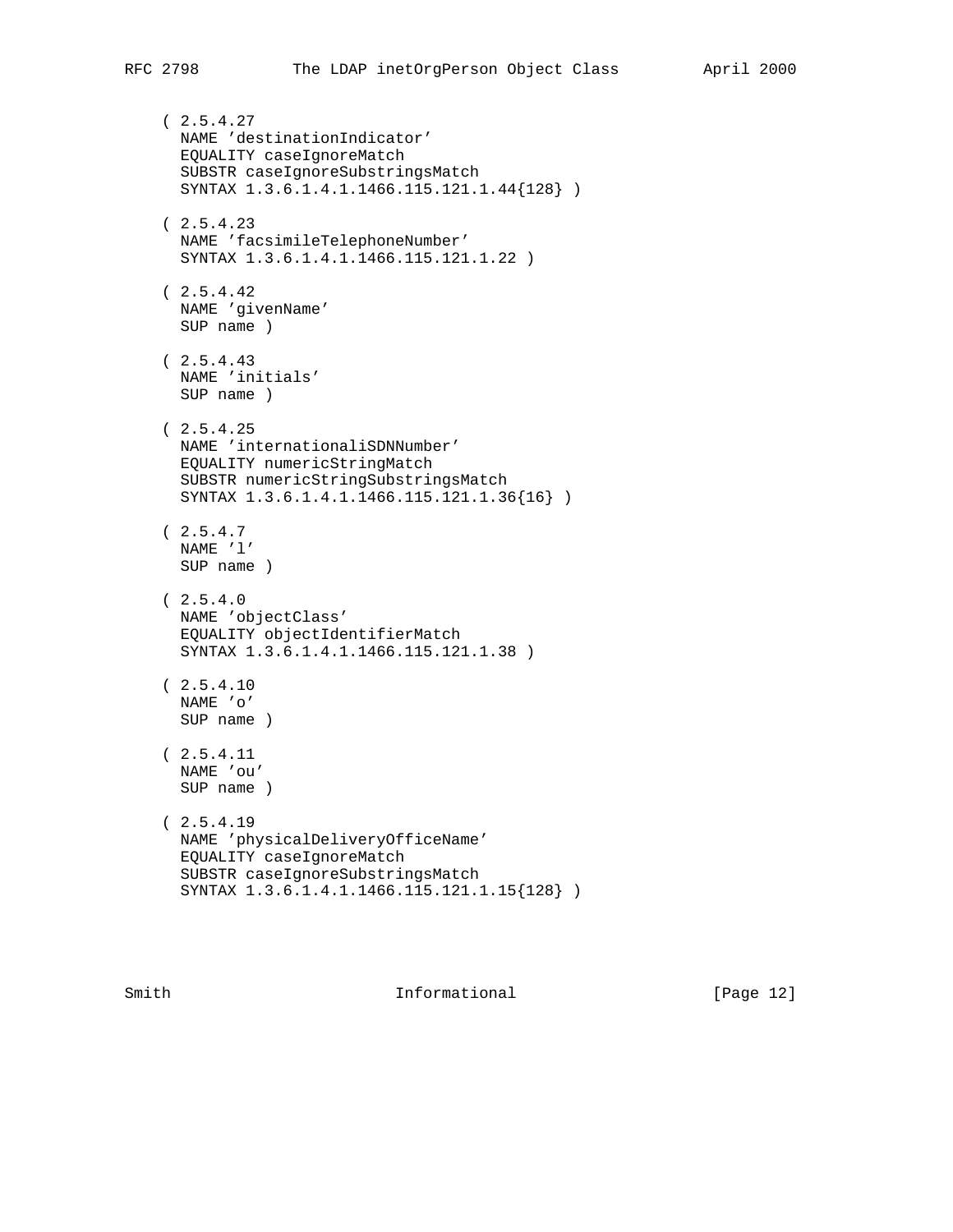( 2.5.4.18 NAME 'postOfficeBox' EQUALITY caseIgnoreMatch SUBSTR caseIgnoreSubstringsMatch SYNTAX 1.3.6.1.4.1.1466.115.121.1.15{40} ) ( 2.5.4.16 NAME 'postalAddress' EQUALITY caseIgnoreListMatch SUBSTR caseIgnoreListSubstringsMatch SYNTAX 1.3.6.1.4.1.1466.115.121.1.41 ) ( 2.5.4.17 NAME 'postalCode' EQUALITY caseIgnoreMatch SUBSTR caseIgnoreSubstringsMatch SYNTAX 1.3.6.1.4.1.1466.115.121.1.15{40} )  $(2.5.4.28)$  NAME 'preferredDeliveryMethod' SYNTAX 1.3.6.1.4.1.1466.115.121.1.14 SINGLE-VALUE )  $(2.5.4.26)$  NAME 'registeredAddress' SUP postalAddress SYNTAX 1.3.6.1.4.1.1466.115.121.1.41 )  $(2.5.4.34)$  NAME 'seeAlso' SUP distinguishedName )  $(2.5.4.4)$  NAME 'sn' SUP name )  $(2.5.4.8$  NAME 'st' SUP name )  $(2.5.4.9$  NAME 'street' EQUALITY caseIgnoreMatch SUBSTR caseIgnoreSubstringsMatch SYNTAX 1.3.6.1.4.1.1466.115.121.1.15{128} )

Smith **Informational Informational** [Page 13]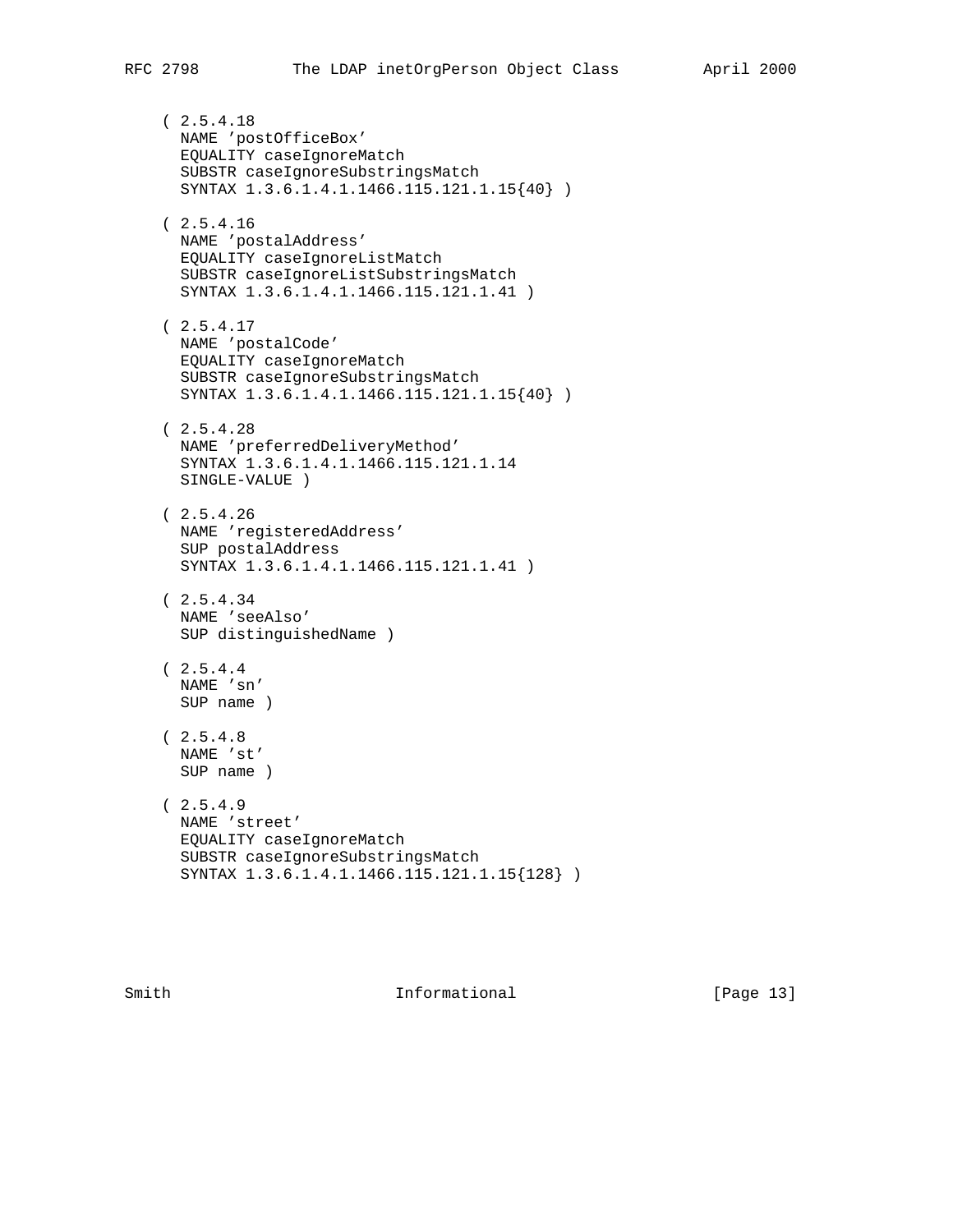$(2.5.4.20)$  NAME 'telephoneNumber' EQUALITY telephoneNumberMatch SUBSTR telephoneNumberSubstringsMatch SYNTAX 1.3.6.1.4.1.1466.115.121.1.50{32} )  $(2.5.4.22)$  NAME 'teletexTerminalIdentifier' SYNTAX 1.3.6.1.4.1.1466.115.121.1.51 ) ( 2.5.4.21 NAME 'telexNumber' SYNTAX 1.3.6.1.4.1.1466.115.121.1.52 )  $(2.5.4.12)$  NAME 'title' SUP name ) ( 2.5.4.36 NAME 'userCertificate' SYNTAX 1.3.6.1.4.1.1466.115.121.1.8 )  $(2.5.4.35)$  NAME 'userPassword' EQUALITY octetStringMatch SYNTAX 1.3.6.1.4.1.1466.115.121.1.40{128} )  $(2.5.4.24)$  NAME 'x121Address' EQUALITY numericStringMatch SUBSTR numericStringSubstringsMatch SYNTAX 1.3.6.1.4.1.1466.115.121.1.36{15} ) ( 2.5.4.45 NAME 'x500UniqueIdentifier' EQUALITY bitStringMatch SYNTAX 1.3.6.1.4.1.1466.115.121.1.6 ) Some attribute types included in inetOrgPerson are derived from the 'name' and 'distinguishedName' attribute supertypes: ( 2.5.4.41 NAME 'name' EQUALITY caseIgnoreMatch SUBSTR caseIgnoreSubstringsMatch SYNTAX 1.3.6.1.4.1.1466.115.121.1.15{32768} )

Smith  $Informational$  [Page 14]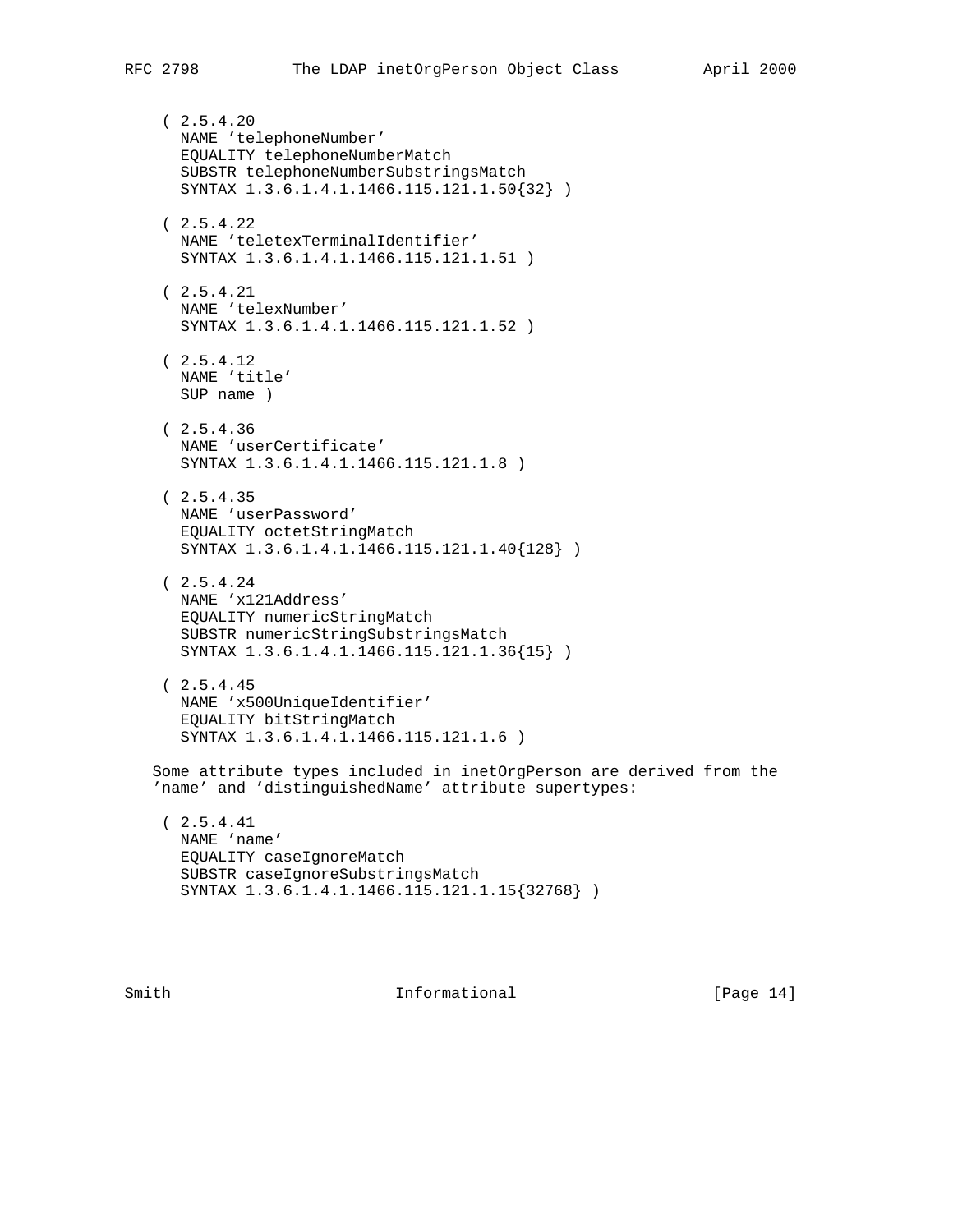$(2.5.4.49)$  NAME 'distinguishedName' EQUALITY distinguishedNameMatch SYNTAX 1.3.6.1.4.1.1466.115.121.1.12 ) 9.1.3. Attribute types from RFC 1274 ( 0.9.2342.19200300.100.1.55 NAME 'audio' EQUALITY octetStringMatch SYNTAX 1.3.6.1.4.1.1466.115.121.1.40{250000} ) Note: The syntax used here for the audio attribute type is Octet String. RFC 1274 uses a syntax called audio which is not defined in RFC 1274. ( 0.9.2342.19200300.100.1.20 NAME 'homePhone' EQUALITY telephoneNumberMatch SUBSTR telephoneNumberSubstringsMatch SYNTAX 1.3.6.1.4.1.1466.115.121.1.50 ) Note: RFC 1274 uses the longer name 'homeTelephoneNumber'. ( 0.9.2342.19200300.100.1.39 NAME 'homePostalAddress' EQUALITY caseIgnoreListMatch SUBSTR caseIgnoreListSubstringsMatch SYNTAX 1.3.6.1.4.1.1466.115.121.1.41 ) ( 0.9.2342.19200300.100.1.3 NAME 'mail' EQUALITY caseIgnoreIA5Match SUBSTR caseIgnoreIA5SubstringsMatch SYNTAX 1.3.6.1.4.1.1466.115.121.1.26{256} ) Note: RFC 1274 uses the longer name 'rfc822Mailbox' and syntax OID of 0.9.2342.19200300.100.3.5. All recent LDAP documents and most deployed LDAP implementations refer to this attribute as 'mail' and define the IA5 String syntax using using the OID 1.3.6.1.4.1.1466.115.121.1.26, as is done here. ( 0.9.2342.19200300.100.1.10 NAME 'manager' EQUALITY distinguishedNameMatch SYNTAX 1.3.6.1.4.1.1466.115.121.1.12 )

Smith **Informational Informational** [Page 15]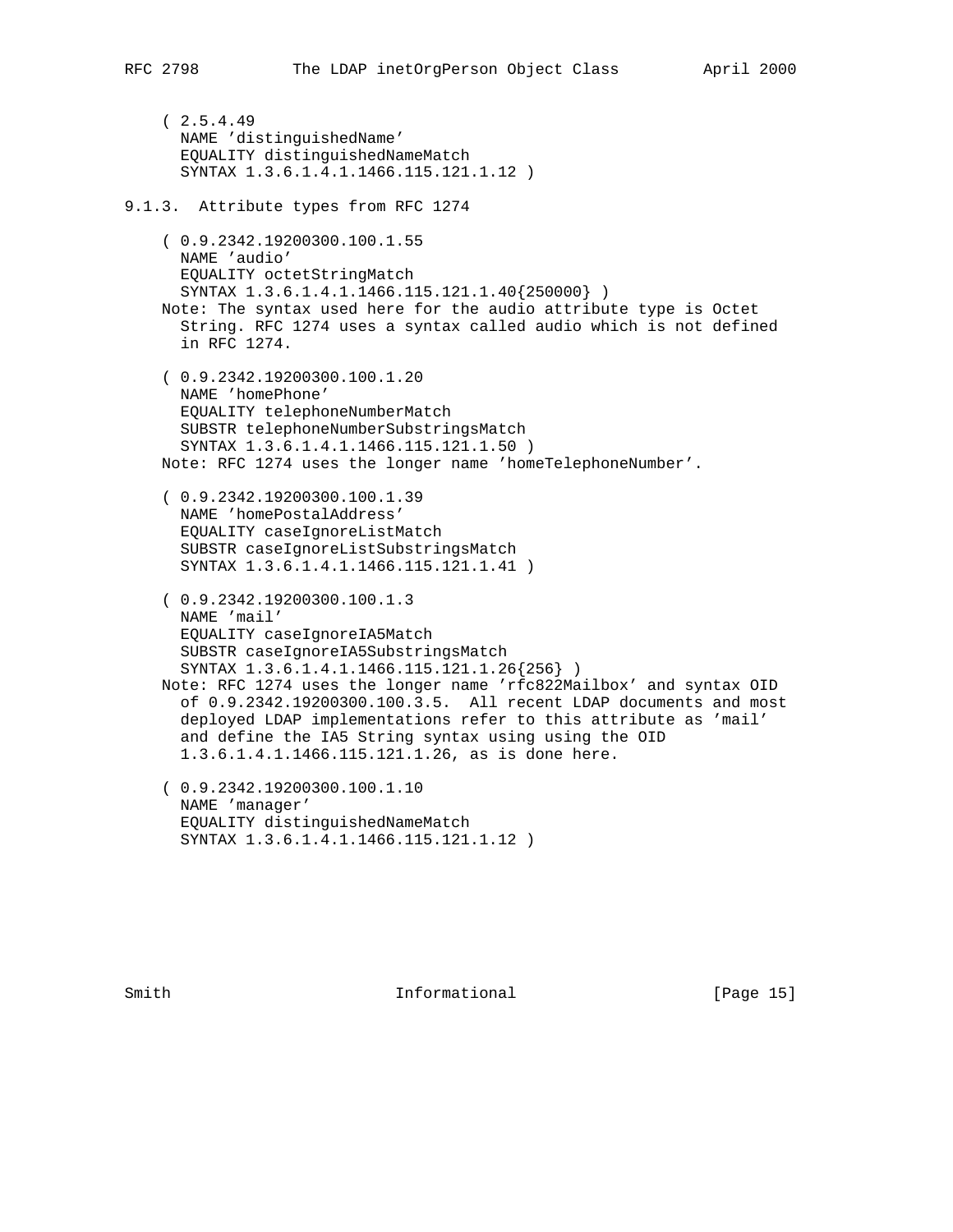```
 ( 0.9.2342.19200300.100.1.41
       NAME 'mobile'
       EQUALITY telephoneNumberMatch
       SUBSTR telephoneNumberSubstringsMatch
       SYNTAX 1.3.6.1.4.1.1466.115.121.1.50 )
     Note: RFC 1274 uses the longer name 'mobileTelephoneNumber'.
     ( 0.9.2342.19200300.100.1.42
       NAME 'pager'
       EQUALITY telephoneNumberMatch
       SUBSTR telephoneNumberSubstringsMatch
       SYNTAX 1.3.6.1.4.1.1466.115.121.1.50 )
     Note: RFC 1274 uses the longer name 'pagerTelephoneNumber'.
     ( 0.9.2342.19200300.100.1.7
      NAME 'photo' )
     Note: Photo attribute values are encoded in G3 fax format with an
      ASN.1 wrapper. Please refer to RFC 1274 section 9.3.7 for
       detailed syntax information for this attribute.
     ( 0.9.2342.19200300.100.1.6
       NAME 'roomNumber'
       EQUALITY caseIgnoreMatch
       SUBSTR caseIgnoreSubstringsMatch
       SYNTAX 1.3.6.1.4.1.1466.115.121.1.15{256} )
     ( 0.9.2342.19200300.100.1.21
       NAME 'secretary'
       EQUALITY distinguishedNameMatch
       SYNTAX 1.3.6.1.4.1.1466.115.121.1.12 )
     ( 0.9.2342.19200300.100.1.1
       NAME 'uid'
       EQUALITY caseIgnoreMatch
       SUBSTR caseIgnoreSubstringsMatch
       SYNTAX 1.3.6.1.4.1.1466.115.121.1.15{256} )
     Note: RFC 1274 uses the longer name 'userid'.
9.1.4. Attribute type from RFC 2079
     ( 1.3.6.1.4.1.250.1.57
      NAME 'labeledURI'
       EQUALITY caseExactMatch
```
Smith **Informational Informational** [Page 16]

SUBSTR caseExactSubstringsMatch

SYNTAX 1.3.6.1.4.1.1466.115.121.1.15 )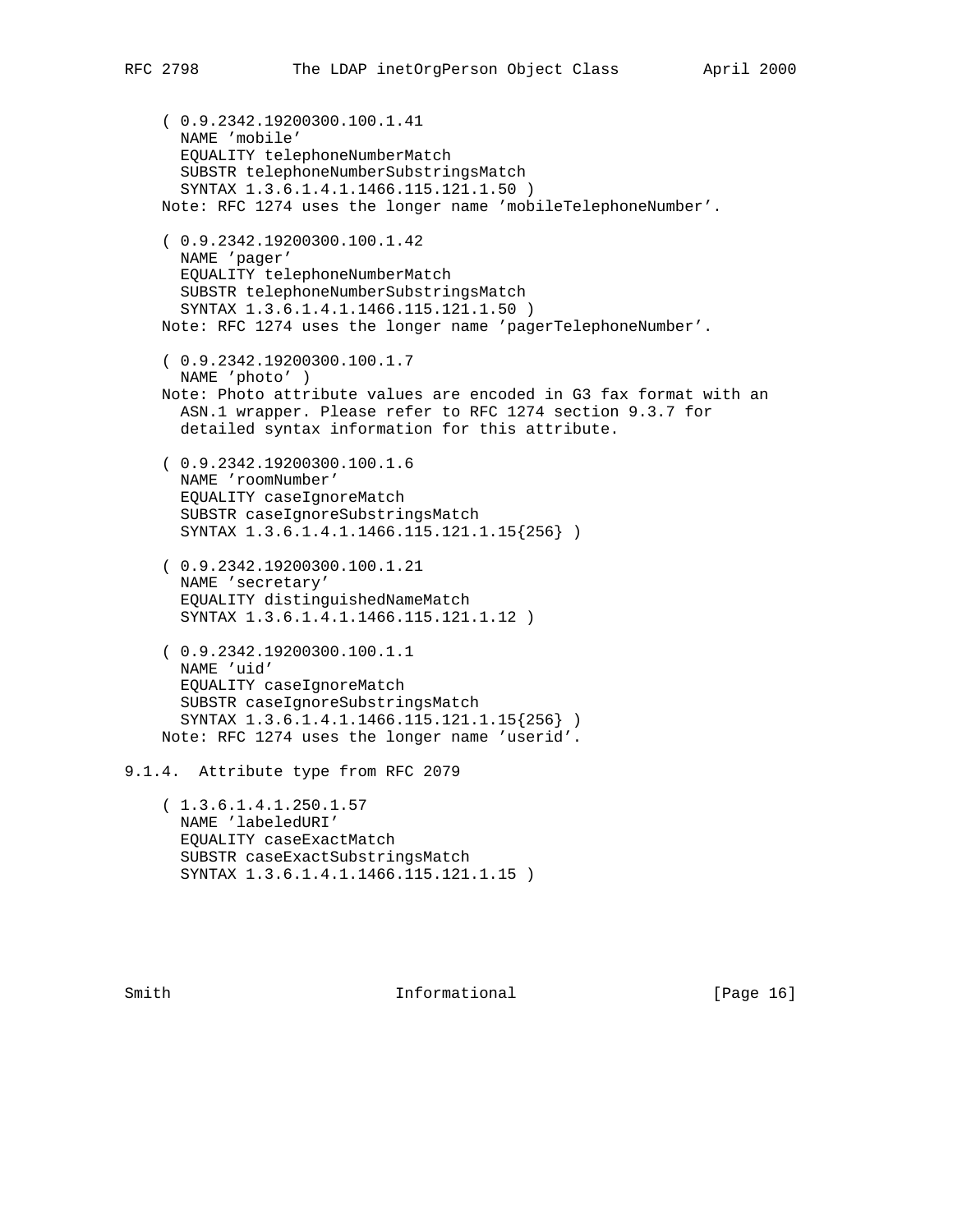9.2. Syntaxes

9.2.1. Syntaxes from RFC 2252 ( 1.3.6.1.4.1.1466.115.121.1.5 DESC 'Binary' ) ( 1.3.6.1.4.1.1466.115.121.1.6 DESC 'Bit String' ) ( 1.3.6.1.4.1.1466.115.121.1.8 DESC 'Certificate' ) ( 1.3.6.1.4.1.1466.115.121.1.12 DESC 'DN' ) ( 1.3.6.1.4.1.1466.115.121.1.15 DESC 'Directory String' ) ( 1.3.6.1.4.1.1466.115.121.1.22 DESC 'Facsimile Telephone Number' ) ( 1.3.6.1.4.1.1466.115.121.1.26 DESC 'IA5 String' ) ( 1.3.6.1.4.1.1466.115.121.1.28 DESC 'JPEG' ) ( 1.3.6.1.4.1.1466.115.121.1.36 DESC 'Numeric String' ) ( 1.3.6.1.4.1.1466.115.121.1.38 DESC 'OID' ) ( 1.3.6.1.4.1.1466.115.121.1.41 DESC 'Postal Address' ) ( 1.3.6.1.4.1.1466.115.121.1.44 DESC 'Printable String' ) ( 1.3.6.1.4.1.1466.115.121.1.50 DESC 'Telephone Number' ) 9.2.2. Syntaxes from RFC 2256 ( 1.3.6.1.4.1.1466.115.121.1.14 DESC 'Delivery Method' ) ( 1.3.6.1.4.1.1466.115.121.1.40 DESC 'Octet String' )

( 1.3.6.1.4.1.1466.115.121.1.51 DESC 'Teletex Terminal Identifier' )

( 1.3.6.1.4.1.1466.115.121.1.52 DESC 'Telex Number' )

## 9.3. Matching Rules

9.3.1. Matching rules from RFC 2252

 Note that the original definition of many of these matching rules can be found in X.520.

Smith **Informational Informational** [Page 17]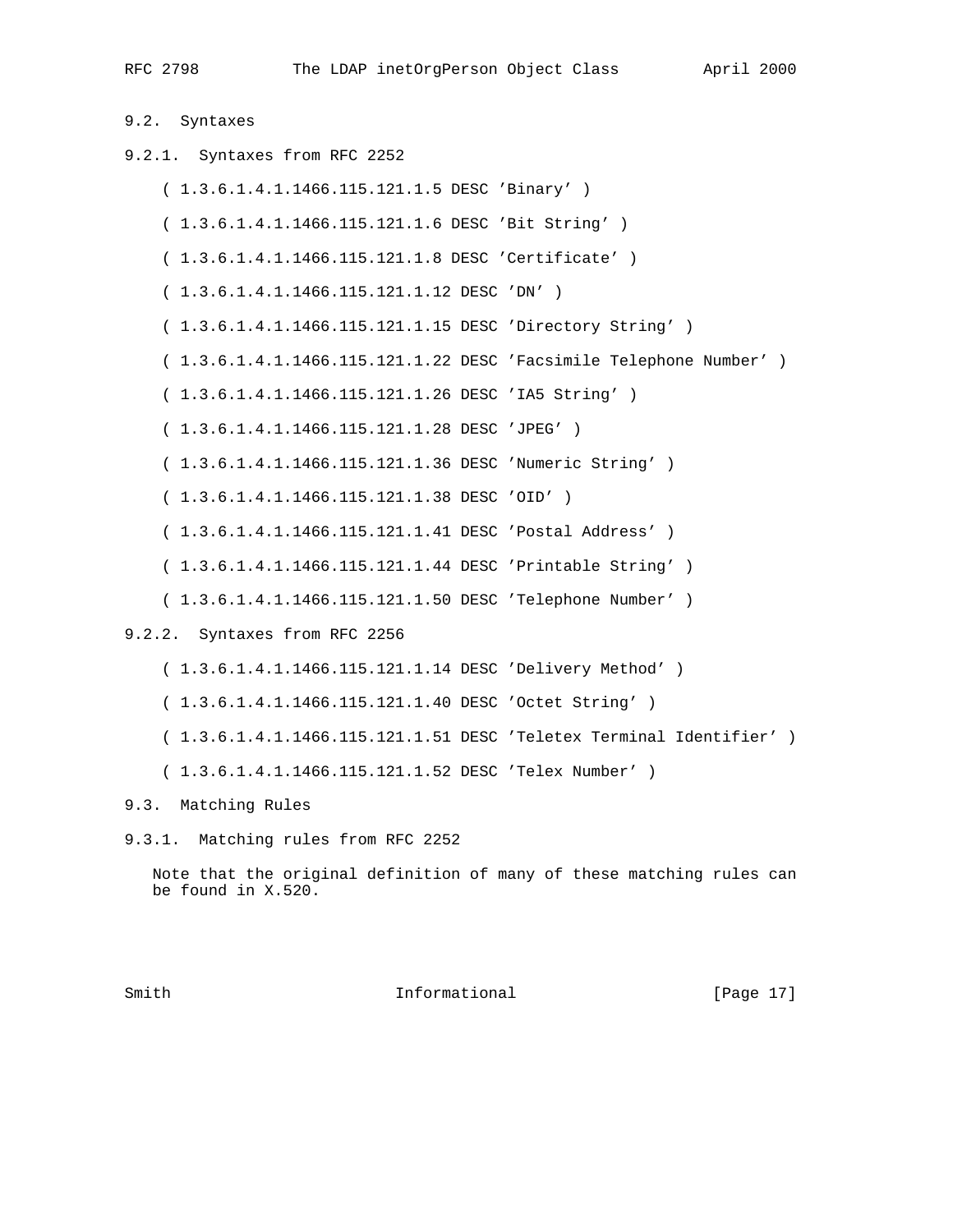- ( 2.5.13.16 NAME 'bitStringMatch' SYNTAX 1.3.6.1.4.1.1466.115.121.1.6 )
- ( 1.3.6.1.4.1.1466.109.114.2 NAME 'caseIgnoreIA5Match' SYNTAX 1.3.6.1.4.1.1466.115.121.1.26 )
- ( 2.5.13.11 NAME 'caseIgnoreListMatch' SYNTAX 1.3.6.1.4.1.1466.115.121.1.41 )
- ( 2.5.13.2 NAME 'caseIgnoreMatch' SYNTAX 1.3.6.1.4.1.1466.115.121.1.15 )
- ( 2.5.13.1 NAME 'distinguishedNameMatch' SYNTAX 1.3.6.1.4.1.1466.115.121.1.12 )
- ( 2.5.13.8 NAME 'numericStringMatch' SYNTAX 1.3.6.1.4.1.1466.115.121.1.36 )
- ( 2.5.13.0 NAME 'objectIdentifierMatch' SYNTAX 1.3.6.1.4.1.1466.115.121.1.38 )
- ( 2.5.13.20 NAME 'telephoneNumberMatch' SYNTAX 1.3.6.1.4.1.1466.115.121.1.50 )

9.3.2. Matching rule from RFC 2256

 Note that the original definition of this matching rule can be found in X.520.

- ( 2.5.13.17 NAME 'octetStringMatch' SYNTAX 1.3.6.1.4.1.1466.115.121.1.40 )
- 9.3.3. Additional matching rules from X.520

caseExactMatch

 ( 2.5.13.5 NAME 'caseExactMatch' SYNTAX 1.3.6.1.4.1.1466.115.121.1.15 )

 This rule determines whether a presented string exactly matches an attribute value of syntax DirectoryString. It is identical to caseIgnoreMatch except that case is not ignored. Multiple adjoining whitespace characters are treated the same as an individual space, and leading and trailing whitespace is ignored.

Smith **Informational** [Page 18]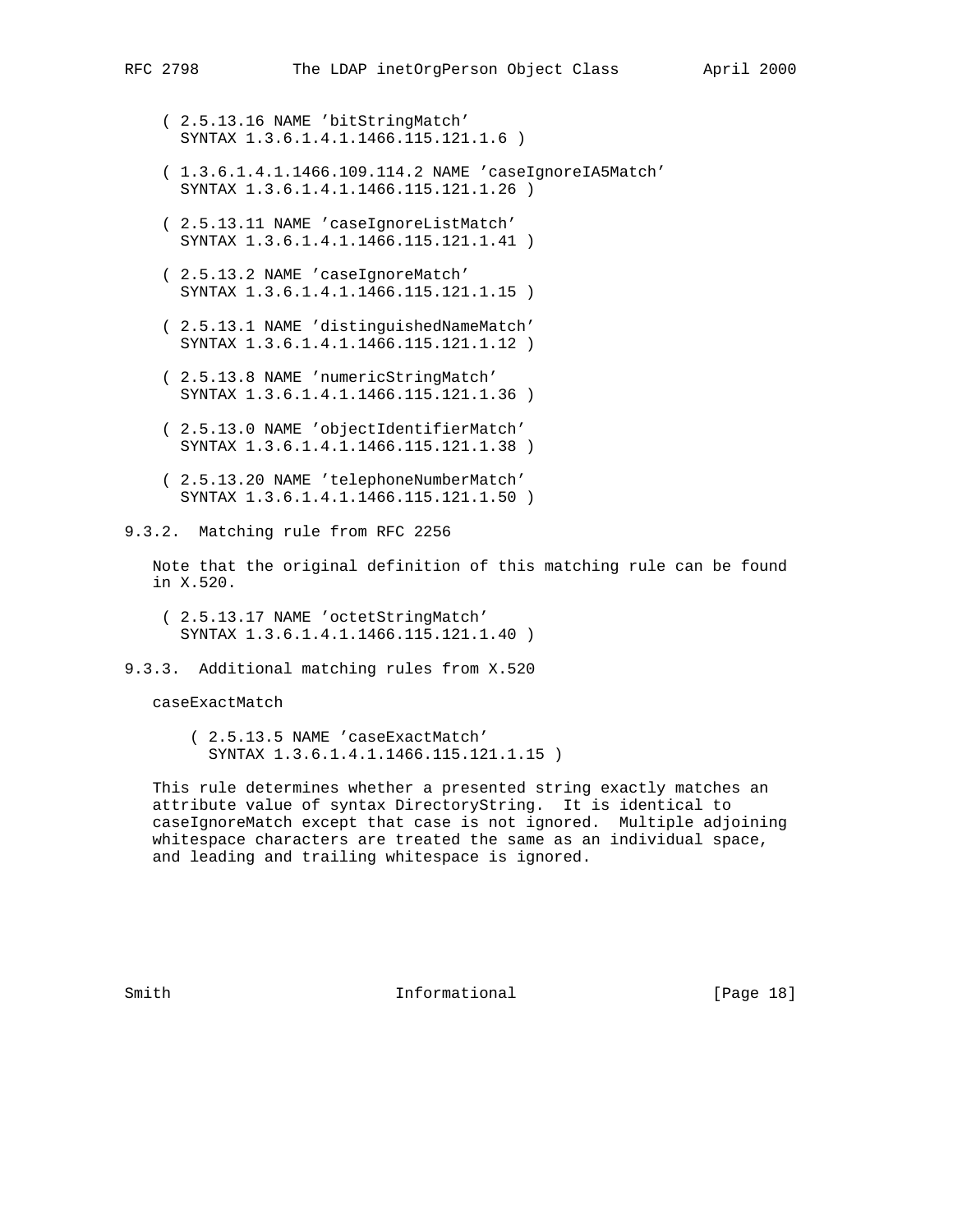caseExactSubstringsMatch

 ( 2.5.13.7 NAME 'caseExactSubstringsMatch' SYNTAX 1.3.6.1.4.1.1466.115.121.1.58 )

 This rules determines whether the initial, any and final substring elements in a presented value are present in an attribute value of syntax DirectoryString. It is identical to caseIgnoreSubstringsMatch except that case is not ignored.

caseIgnoreListSubstringsMatch

 ( 2.5.13.12 NAME 'caseIgnoreListSubstringsMatch' SYNTAX 1.3.6.1.4.1.1466.115.121.1.58 )

 This rule compares a presented substring with an attribute value which is a sequence of DirectoryStrings, but where the case of letters is not significant for comparison purposes. A presented value matches a stored value if and only if the presented value matches the string formed by concatenating the strings of the stored value. Matching is done according to the caseIgnoreSubstringsMatch rule except that none of the initial, final, or any values of the presented value match a substring of the concatenated string which spans more than one of the strings of the stored value.

9.3.4. Matching rules not defined in any referenced document

caseIgnoreIA5SubstringsMatch

 ( 1.3.6.1.4.1.1466.109.114.3 NAME 'caseIgnoreIA5SubstringsMatch' SYNTAX 1.3.6.1.4.1.1466.115.121.1.58 )

 This rules determines whether the initial, any and final substring elements in a presented value are present in an attribute value of syntax IA5 String without regard to the case of the letters in the strings. It is expected that this matching rule will be added to an update of RFC 2252.

Smith **Informational Informational** [Page 19]